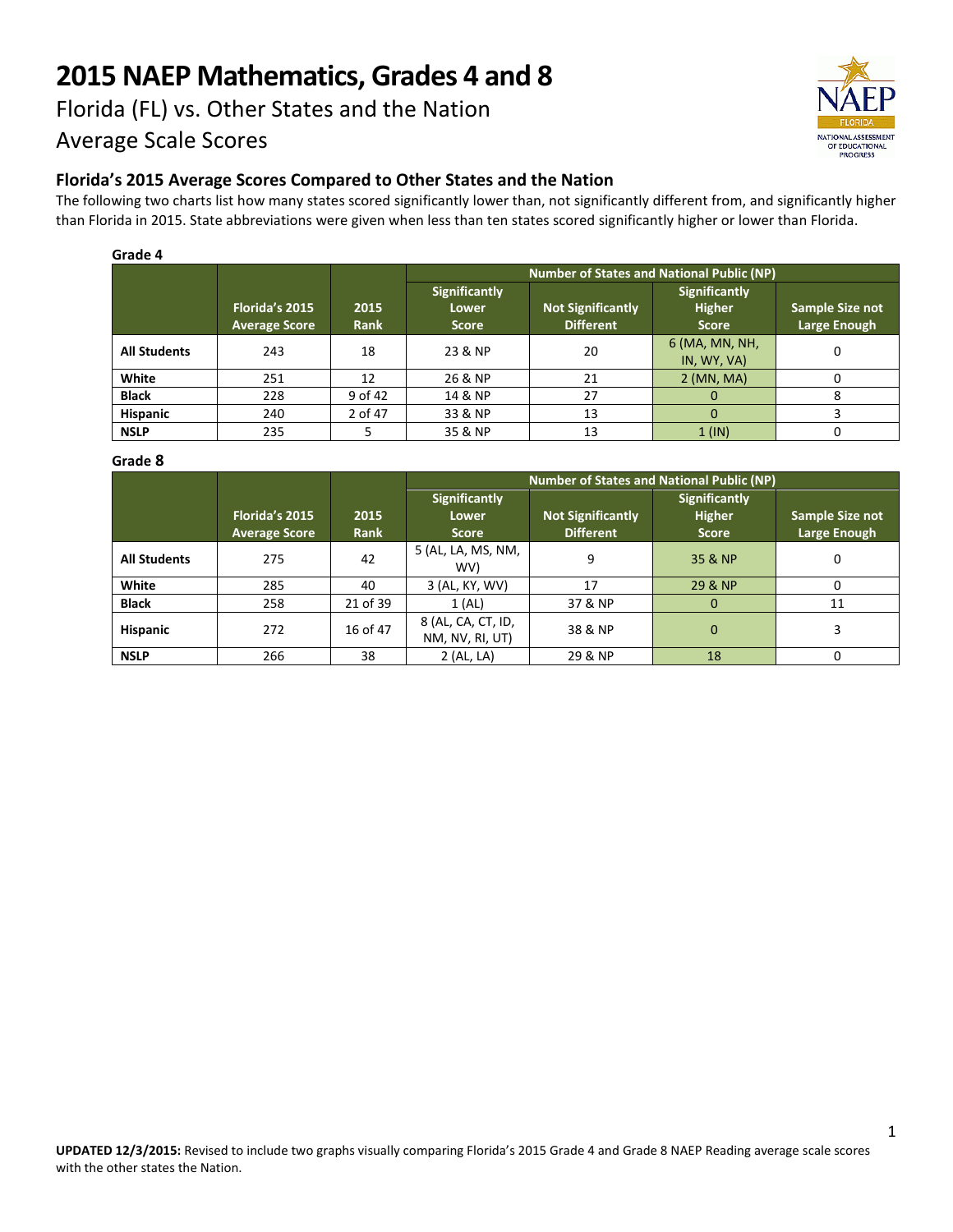#### **Comparison of Florida's 2015 Achievement Level Percentages with the Other States and the Nation**



Grade 4 - Highlighted states have achievement level scores not significantly different from Florida's<br>
<sup>255</sup>

Grade 8 – Highlighted states have achievement level scores not significantly different from Florida's



**UPDATED 12/3/2015:** Revised to include two graphs visually comparing Florida's 2015 Grade 4 and Grade 8 NAEP Reading average scale scores with the other states the Nation.